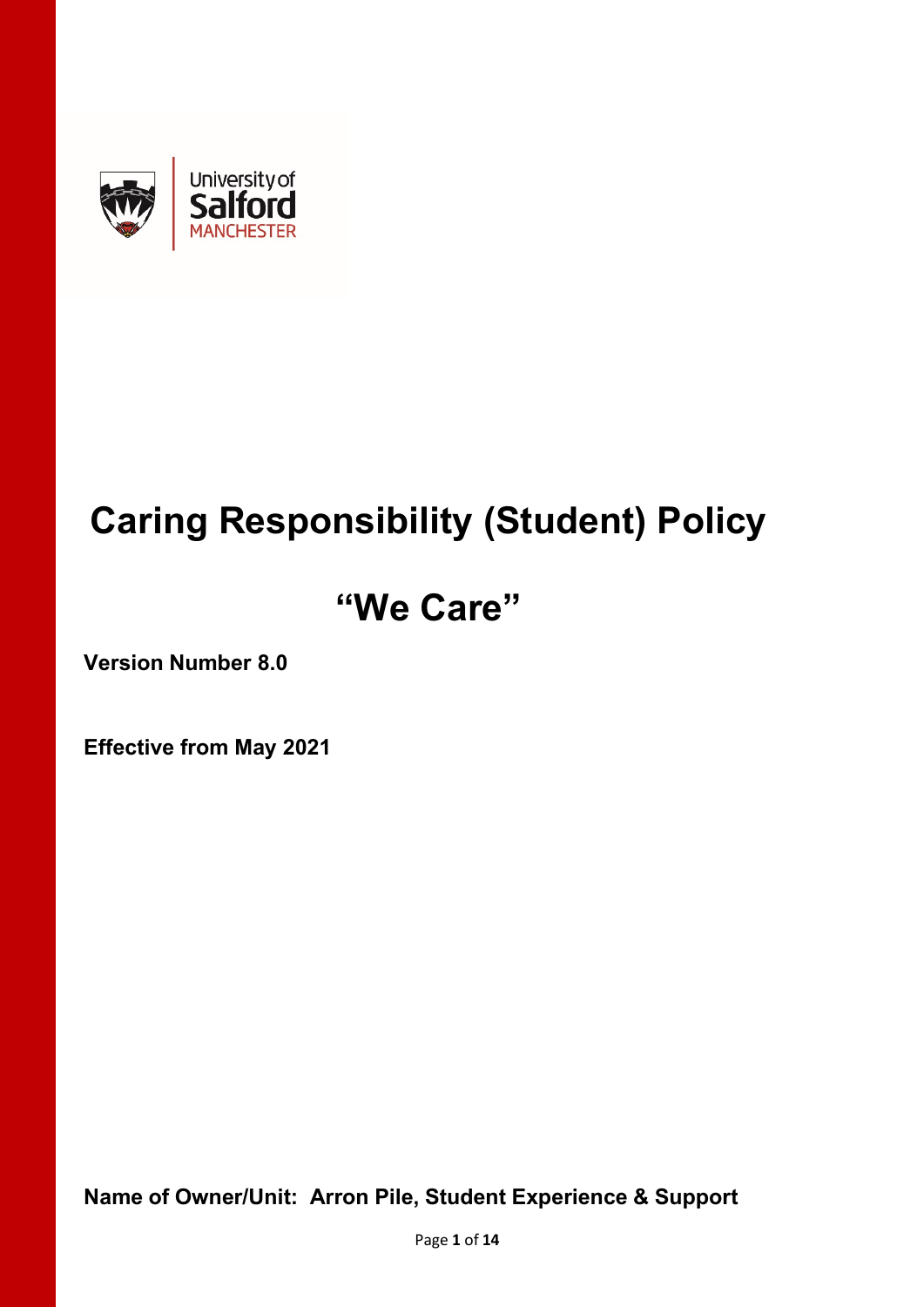# **1.0 Purpose**

# **1.1. Introduction**

The University aims to provide an inclusive and supportive environment for all students or prospective students who are carers and have identified themselves as needing support. It recognises that some students will be carers and may face obstacles in accessing and pursuing their study, including time, energy and emotional resources.

Care is individual to a person(s) and the University recognises that the roles and responsibilities of the carer may vary and change over time, sometimes with little notice. The University recognises that these caring responsibilities have no set timescale and may be short or long term, and each carer's needs are unique and therefore need to be dealt with on an individual basis. In some instances, an individual may continue to be affected after caring responsibilities have ceased.

# **1.2. Objective**

This policy outlines the support available for prospective students and students who are combining their studies with a caring role and outlines roles and responsibilities. It is anticipated that by raising awareness of the support available more students will access this both within the University and through external agencies leading to more positive personal and academic outcomes.

It is estimated that 10% of the UK population have caring responsibilities and this number is likely to increase. This is broadly reflected in the number of students that self-declare at registration each year. If carers received the right support and information studies have shown that they are more likely to succeed in Higher Education (Carers Trust 2015)

# **2.0 Scope**

The policy provides information, advice and guidance for:

- 1. Students who are, or who become, a carer during their studies at the University or a partner institution. The scope of this policy does not include parental responsibilities, unless for a disabled child, nor does it apply to caring which is paid employment. This policy is limited to supporting students who are caring for friends/ relatives or children in the UK as we recognise it would be very difficult to care for someone who resided outside the UK and may be subject to Home Office visa regulations.
- 2. Prospective students who have caring responsibilities and maybe thinking of studying at Salford.
- 3. University staff that have a role in identifying, advising, supporting, supervising or teaching students who are, or anticipate, becoming carers.

The policy focuses primarily on the responsibility of the caring and impact on academic potential and study. The University works in partnership with the Salford Carers Centre who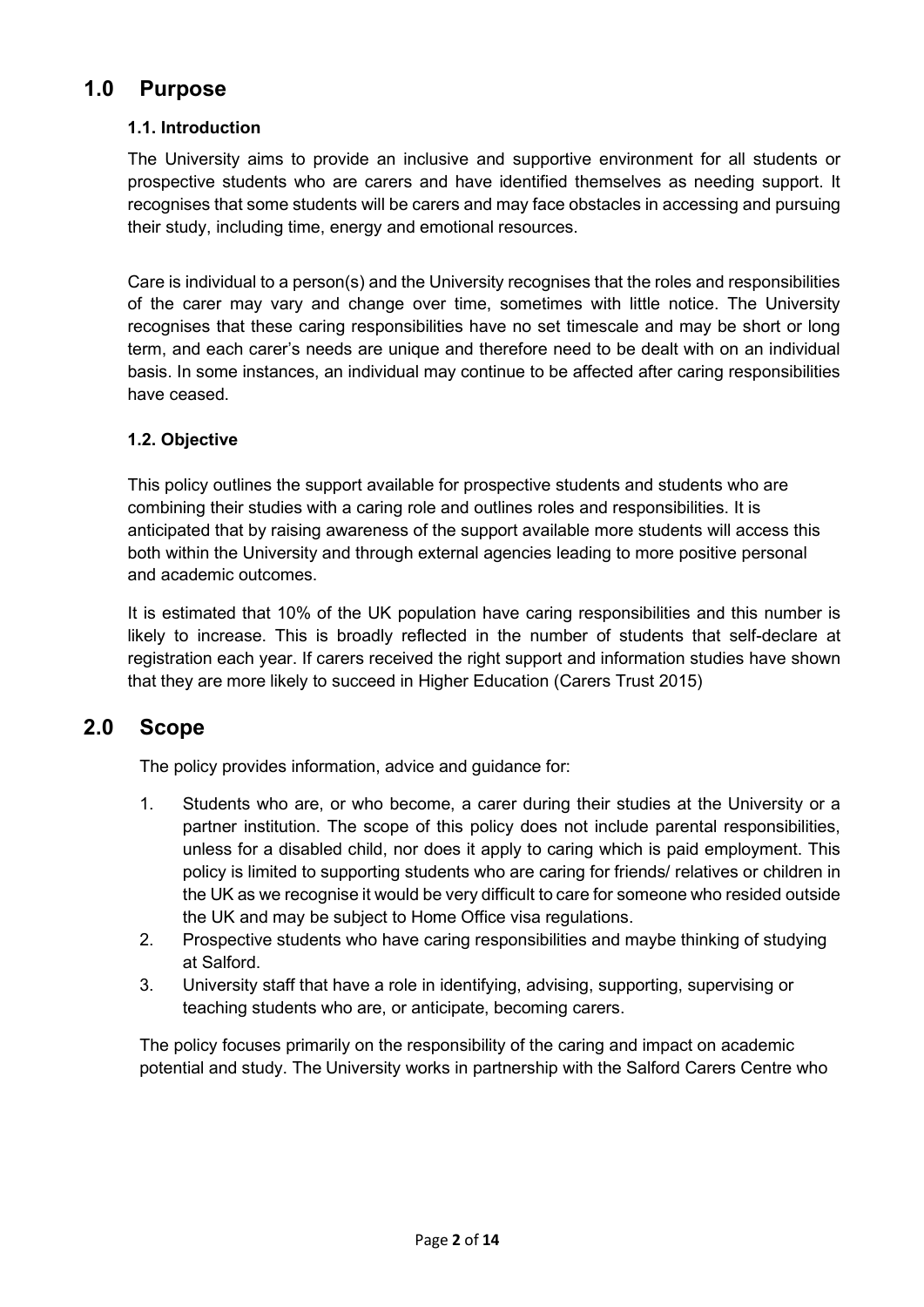can, along with other carers centres, provide more specialised assessments and guidance where appropriate.

# **3.0 Policy/Procedure**

# **2.1. Policy Statement**

The University will ask students if they are a carer at the point of registration for the purposes of proactively offering support. We will also use any information on caring responsibilities provided by UCAS. Students with caring responsibilities at the University benefit from a dedicated contact within askUS. This team will co-ordinate the support but is not responsible for putting it in place as this is a School responsibility.

# **2.2. Student Carer Registration Process**

We encourage student carers to register their caring role online at <https://myadvantage.salford.ac.uk/Form.aspx?id=331491> (see Appendix 1).

**2.2.1.** If a student discloses caring responsibilities to a member of staff, we encourage staff to direct the student to complete the registration form to access support. It is important that this is done as soon as possible as support cannot be applied retrospectively. The University as part of its Online Registration process asks all students if they have caring responsibilities and we contact all student who disclose to confirm.

**2.2.2.** When completing the registration form indicating caring responsibilities, the student will need to provide permission for their information to be shared between Schools, relevant partner organisations (if appropriate) and askUS to access support. The registration form includes an information sharing clause. If this is not agreed the student should understand that support for their caring role will be limited.

**2.2.3.** When registering for support, the student with caring responsibilities is required to provide appropriate evidence of their caring role. Although medical evidence regarding the condition of those that the student is caring for can be useful in writing the Carer Support Plan, this cannot be accepted as evidence for support. The documentation must provide evidence of the caring role of the student, not the condition of the person being cared for, and may include the following:

- A letter from a doctor, consultant or healthcare professional detailing the caring role and perceived impact on the student.
- Local authority carers' assessment.
- A letter from a local Carers Centre.
- Receipt of carers allowance or letter/ correspondence from the Department of Work and Pensions regarding withdrawal of Carers Allowance due to starting university
- A solicitor's letter.
- Any other reasonable evidence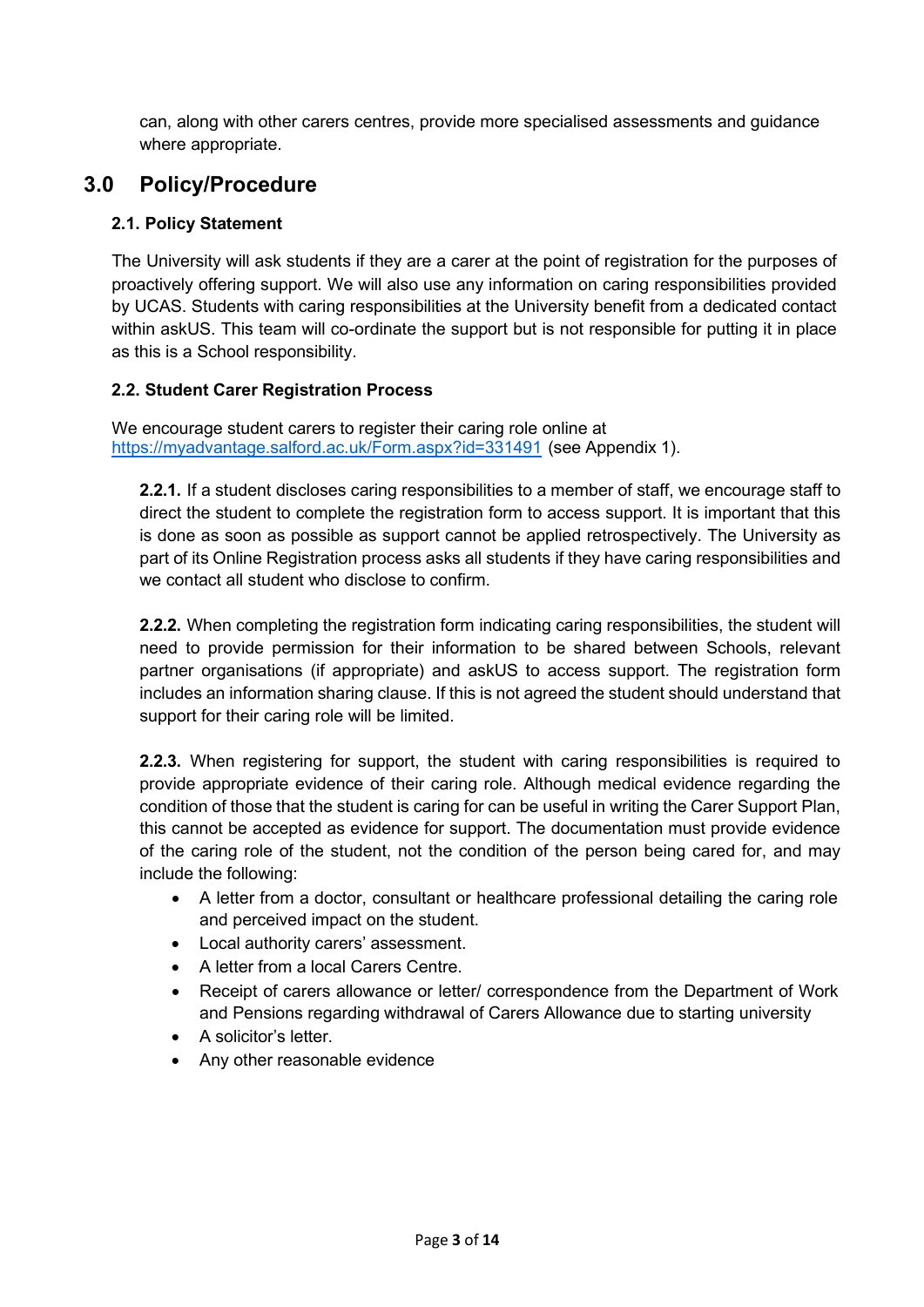This is not a complete list as we recognise that caring responsibilities can vary, but any additional evidence will have to be from a reputable organisation and detail the nature of caring responsibilities. If the Carer Co-ordinator has any doubts about the validity or appropriateness of the evidence, they will refer it to the Associate Director, Student Experience & Support for a decision.

**2.2.4.** The registration form will trigger, if necessary, an invitation to meet with the Carer Support Co-ordinator or an askUS adviser to write and distribute a Carer Support Plan (appendix 2).

# **2.3. Carer Support Plan (see Appendix 2)**

**2.3.1.** Students with caring responsibilities will be invited to meet and create a Student Carer's Support Plan with the askUS Carer Co-ordinator/ askUS staff in order to discuss the student's needs and support.

**2.3.2.** This plan will be individualised to meet the student's needs and completed with consent from the student. This plan may include a number of measures to support the student:

- Recommending flexibility up to a week in assessment dates. If a student has both a Carer Support Plan and a Reasonable Adjustment Plan then these students will be allowed one week flexibility per plan, a maximum of two weeks flexibility.
- Attendance due to carer related absence (this may vary due to course requirements).
- Increased tutor contact time.
- Time to attend appointments.
- Other recommendations due to individual circumstances.
- Help and support to reintegrate back into studies if they have been off for a prolonged period.
- Provision of timetables in advance to allow students to make alternative arrangements.

Support cannot be given retrospectively.

**2.3.3.** The plan will then be distributed to named roles within the school and support services for implementation. These will include:

- 1. Programme Leader
- 2. Personal Tutor
- 3. School Progression Administrator/s
- 4. Library (if relevant)
- 5. Estates (if relevant)
- 6. The student

**2.3.4.** The Carer's Support Plan may consider or suggest adjustments but will not make recommendations around placement support, international visits, field trips or residential requirements, as we recognise that these may be difficult to put in place and vary across the University.

The University recognises the importance of placements and co-curricular activity and the Carer Co-ordinator will work with the student with caring responsibilities to source appropriate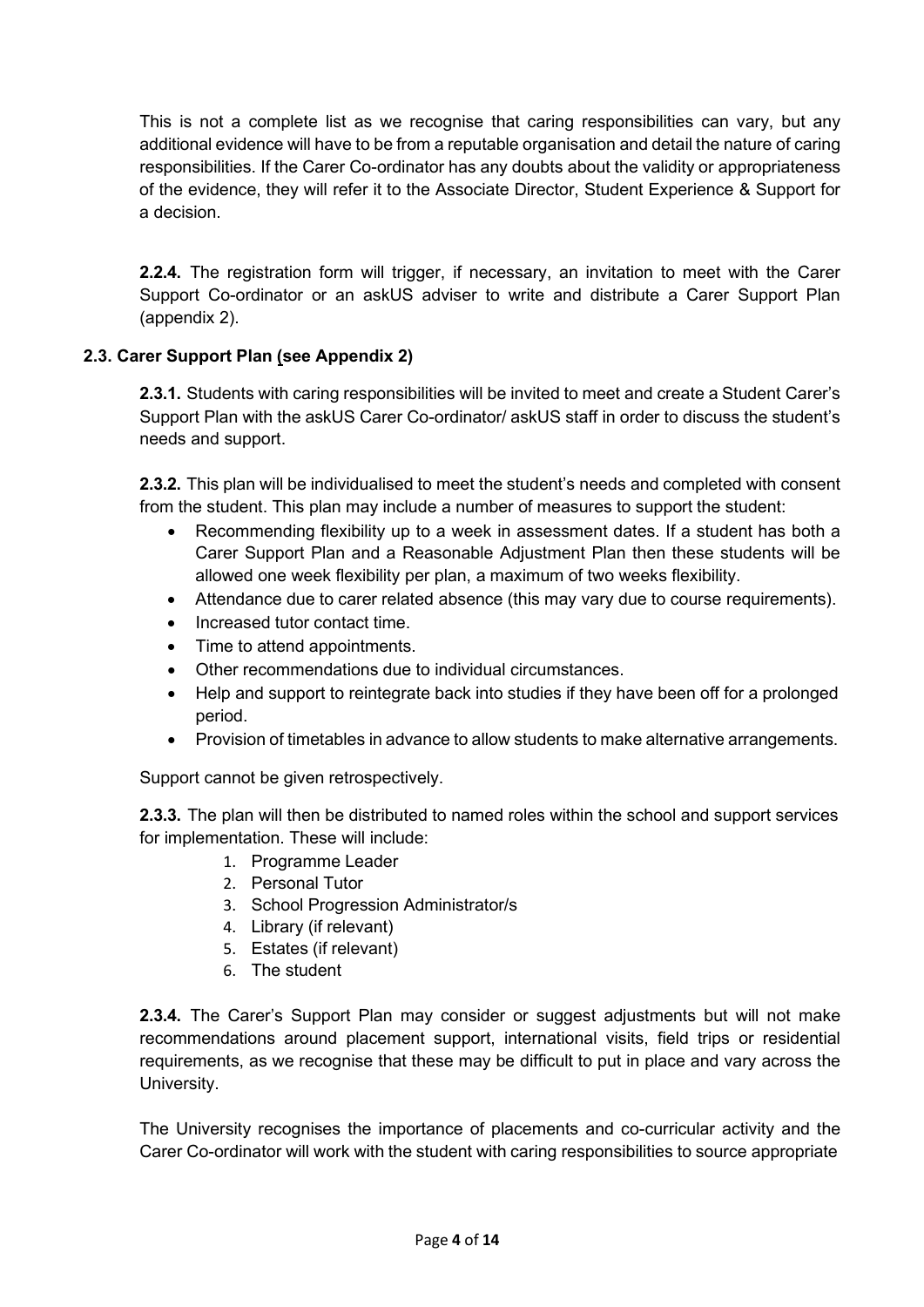experiences and placements. We cannot guarantee that support for the student's caring responsibilities will be available on placement or during some co-curricular activity.

Caring responsibilities should be discussed and included in the Placement Agreement and the Placement Tutor for the School should take reasonable steps to ensure the placement provider provides support for a student's caring role if necessary.

# **2.4 Personal Mitigating Circumstances (PMC)**

**2.4.1.** If a student has a Carer Support Plan as detailed in this policy which makes provision for individual assessments arrangements (e.g. extra time to submit assessments), they will not be required to complete a PMC form to make use of these arrangements.

**2.4.2.** A student cannot submit a PMC form for matters covered by a Carer Support Plan or where other interim arrangements have been put in place.

**2.4.3.** Carer Support Plans only cover assessment and not examinations. If their caring responsibilities interfere with examinations, then a PMC must be submitted

**2.4.4.** If a student has a Carer Support Plan but experiences additional personal mitigating circumstances or the circumstances covered by the Carer Support Plan worsen, then a PMC must be submitted with relevant evidence but they are advised to seek a review of their Carer Support Plan through askUS.

**2.4.5.** If flexibility around deadlines is a recommendation in the Carer Support Plan, a student should be reminded that this flexibility is built into their Carer Support Plan for use when required but they should try to meet the standard deadlines as far as possible. They should also note that flexibility around submission deadlines **cannot** be used for reassessments

# **2.5. Interruption of Studies**

**2.5.1.** Where the caring role becomes too demanding and the student can no longer combine study and caring, the student may need to interrupt from study for a period of time or may consider withdrawing from study. The Carer Coordinator will inform the student of an interruption and any other implications, particularly any financial implications. To support the student's long-term retention, the Carer Coordinator will advise of support available to them for the duration of their interruption and for their return to study and will keep in contact with them regularly by way of telephone and/or personal email.

# **2.6. Resuming Studies**

**2.6.1.** Once a student with caring responsibilities is ready to return to their studies, they should contact both the Carer Co-ordinator and the appropriate member of School staff.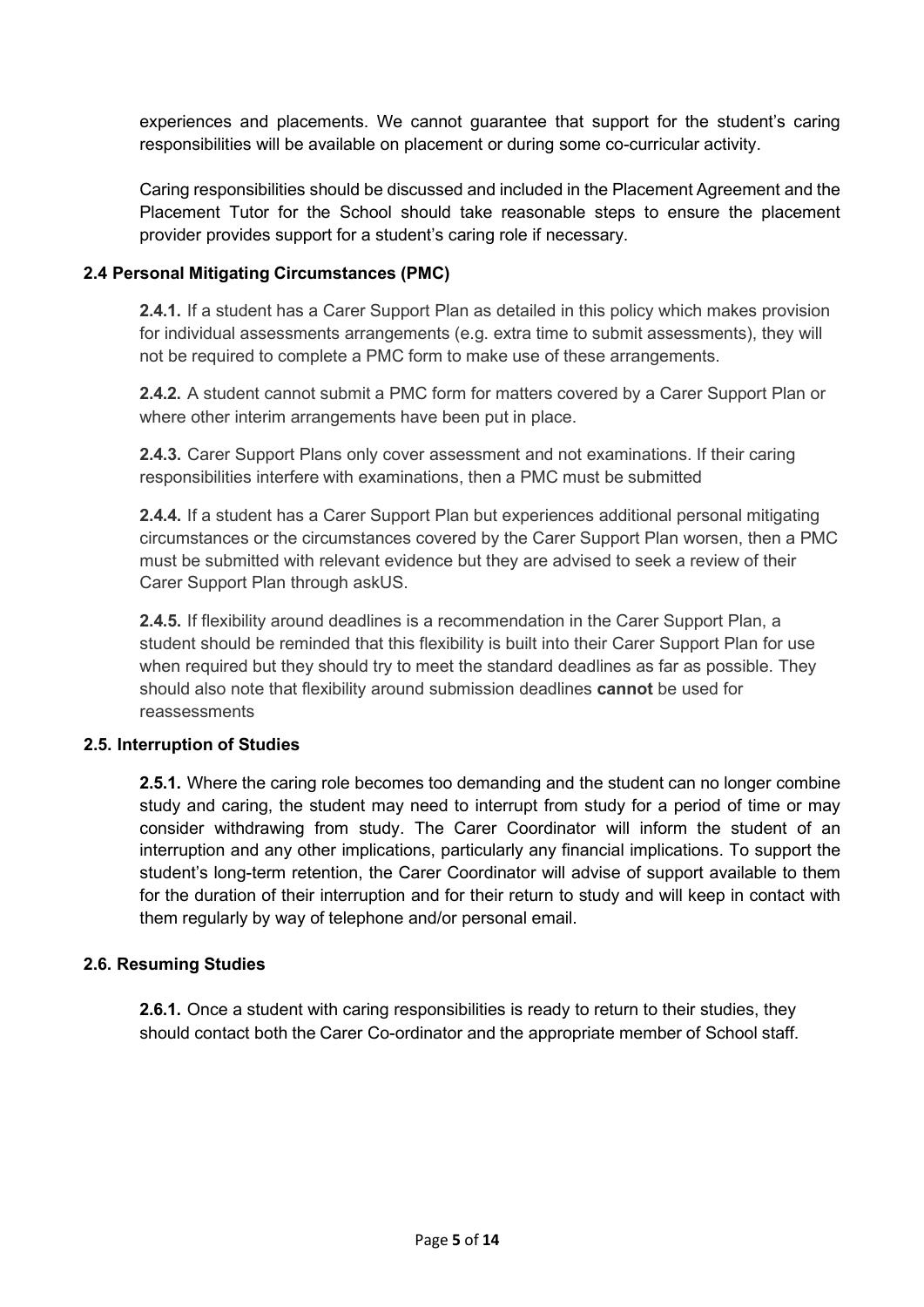# **2.7. Responsibilities**

# **2.7.1. University Responsibilities**

**2.7.1.1.** Sufficient information is provided about the essential requirements of a programme of study for a prospective student to make an informed decision about whether the programme is realistic for them considering the demands of their caring responsibilities.

**2.7.1.2.** Relevant colleagues are made aware of this policy and their responsibilities.

**2.7.1.3.** The Carers Team in askUS will remain a single point of contact for advice and guidance for both colleagues and students regarding this policy

**2.7.1.4.** The University will adhere to its duties under the relevant legislation including The Care Act 2014 and The Equality Act 2010

**2.7.1.5.** Ensure that this policy is widely publicised and available to colleagues and students

# **2.7.2. Student Experience and Support (SES) Responsibilities**

**2.7.2.1.** Staff in SES will ensure that students who contact them about their caring responsibilities are contacted quickly and empathetically and that the staff helping student carers are trained to undertake their role.

**2.7.2.2.** They will ensure that, if required, a Carer Support Plan is written in collaboration with the student and passed onto relevant School staff with prior agreed consent.

**2.7.2.3.** Staff are available to offer advice and information, not only to students with caring responsibilities but to other staff within the University, including training as necessary.

**2.7.2.4.** Staff will sustain effective partnership relationships with local Carers Centres with at two meetings a year to ensure services work best for all students

**2.7.2.5.** They will undertake annual evaluations and that the response from this will be used to evaluate review and change services in the future.

# **2.7.3. Academic & School Staff**

**2.7.3.1.** Ensure members of staff, such as personal tutor, research supervisor or someone that will provide appropriate advice, guidance and support to students with caring responsibilities and refer on to askUS for further support if necessary.

**2.7.3.2.** Take account of students with caring responsibilities in any considerations of student absence, mitigating circumstances and temporary suspension of studies applications and to implement any support recommended in a Carer's Support Plan in a timely manner.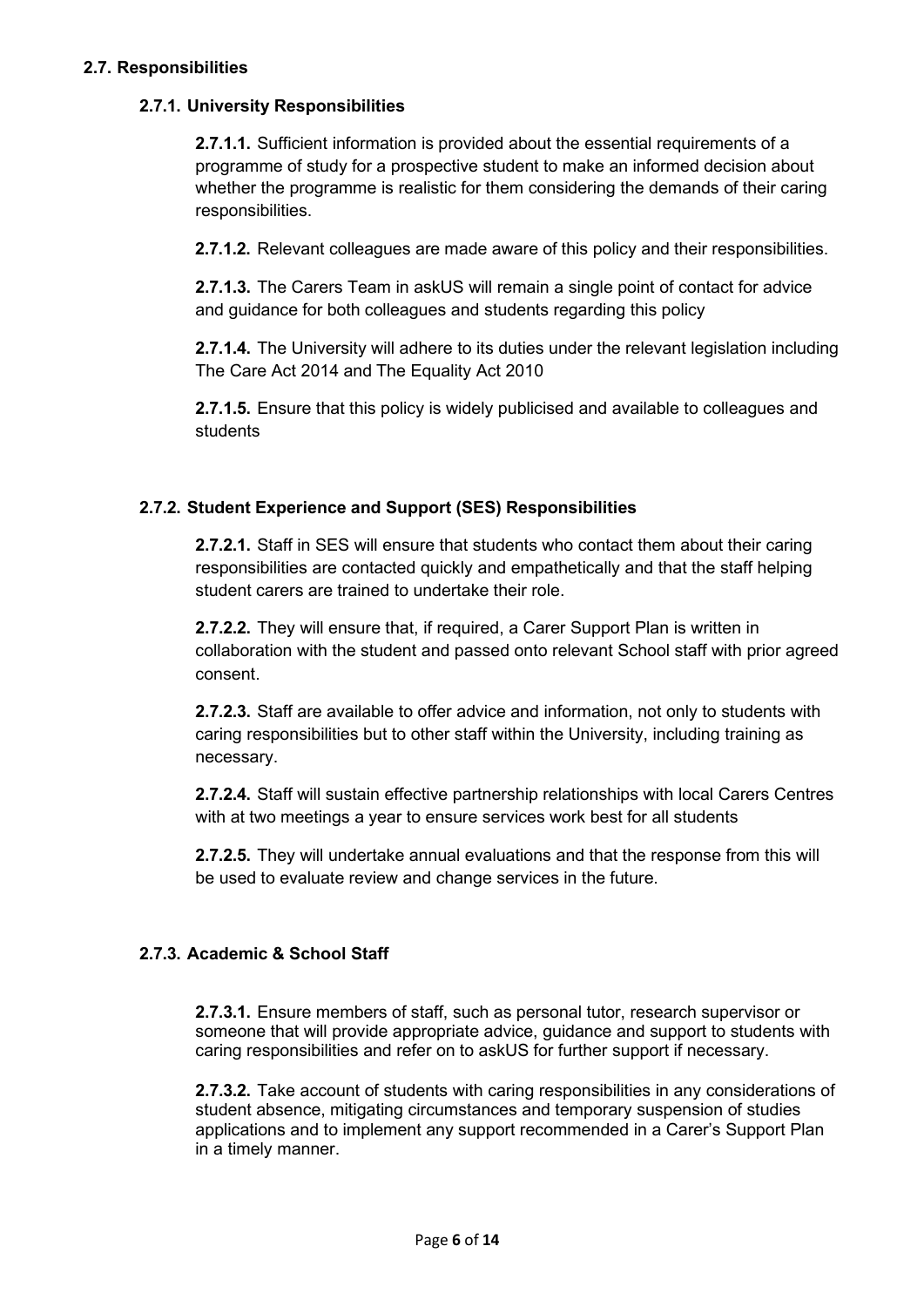**2.7.3.3.** Ensure this policy document is widely publicised and available to staff and students using a variety of information medians such as the virtual learning environment Blackboard.

# **2.7.4. Individual Staff Members (institution wide)**

**2.7.4.1.** Familiarise themselves with this policy document and the University's responsibilities towards those students who have declared themselves to have caring responsibilities.

**2.7.4.2.** Treat any disclosure of caring responsibilities seriously and respect the student's right to confidentiality.

**2.7.4.3.** Be aware of General Data Protection Regulation (EU) 2016/679 and gain consent from the student prior to disclosure of information with other staff whom it is relevant to know, i.e. on a need-to-know basis.

**2.7.4. 4**.Discuss with the student who has declared caring responsibilities how this may impact on their continued studies.

**2.7.4.5.** Seek advice from colleagues in askUS if you are unsure about how to support the continued study of the student with caring responsibilities.

# **2.7.5. Students with Caring Responsibilities**

**2.7.5.1.** To notify the University as quickly as possible about their caring responsibilities and /or respond to any correspondence from the University in a timely manner.

**2.7.5.2.** To provide evidence of their caring responsibilities as set out in this policy.

**2.7.5.4.** To let the University know of any changes to their caring responsibilities so support can be adjusted accordingly.

# **2.8. askUS Services**

There is a wide range of services available to all students; the Carer Co-ordinator will inform the students of those most relevant for the student to help them continue with their studies alongside their caring responsibilities. The following areas are particularly relevant:

- **Counselling and Wellbeing.** When the caring role affects the health and well-being of the student with caring responsibilities, students will be able to access health and wellbeing support and counselling services.
- **Disability and Learner Support.** Where the caring responsibility affects the student's own mental and/or physical health, support will be available, and a Reasonable Adjustment Plan (RAP) may be required in addition to the Carer Support Plan. In this case, the two plans will be combined into a RAP to cover both caring responsibilities and disability support to avoid replication.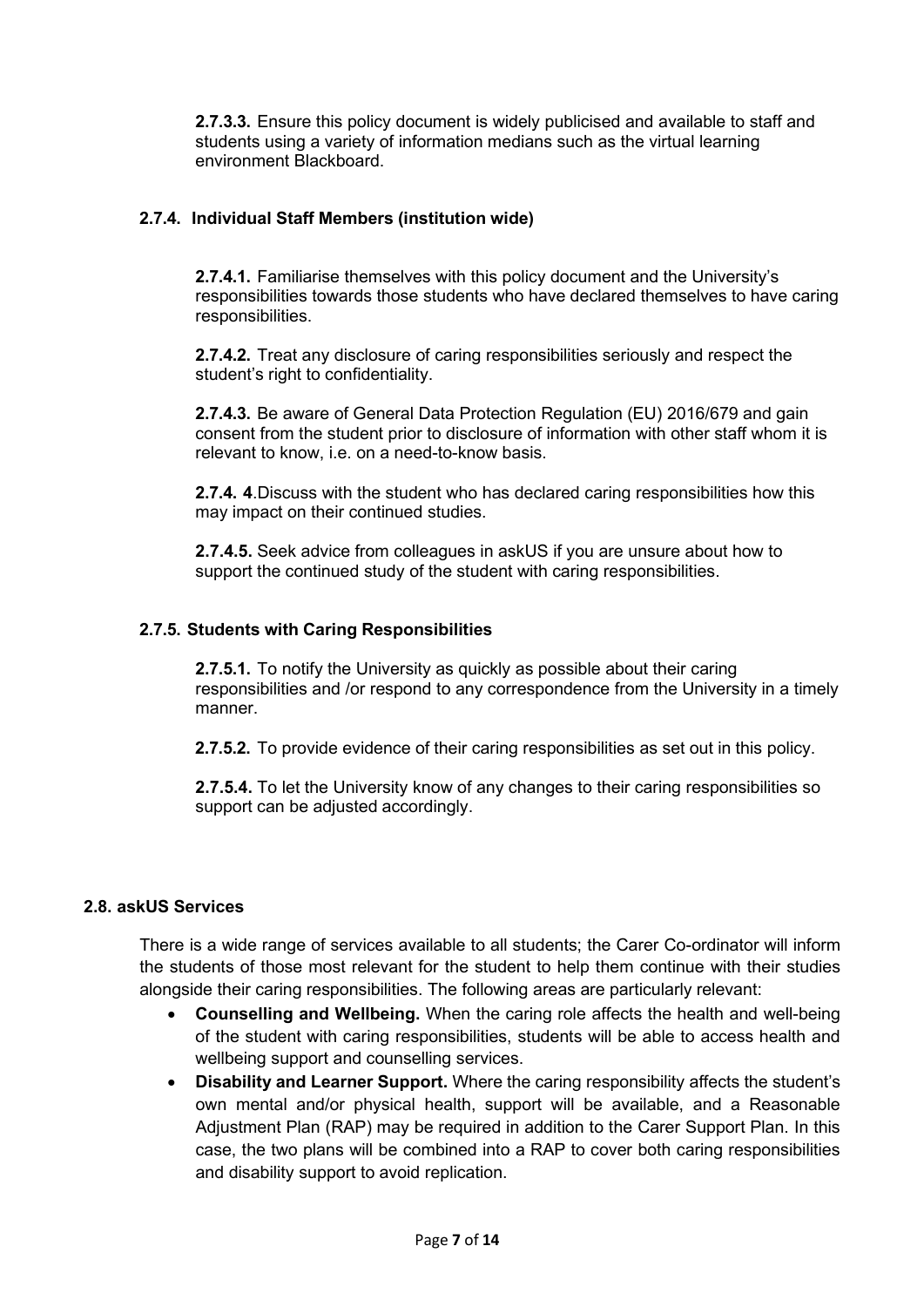- **Finance.** Over and above the financial support, which includes an annual bursary of £500 and access to the Salford Support Fund, advice will also be available on the benefits which affect carers and the cared for person. Students will be supported and signposted to external information available through their local Carers' Centre.
- **Webpage.** A webpage has been created which provides information on the support available for student carers within the University and signposts to other national and local organisations which specialise in carer support. The website is available at <http://www.advice.salford.ac.uk/page/carers>

# **2.9. Complaints**

Problems with carer support where possible should be resolved informally. Where this is not possible, any student who feels that the University has failed to adhere to this policy may raise a complaint under the University's Complaints Procedure.

# **2.10. Related Organisations**

These organisations provide support and information for those with caring responsibilities.

[https://www.carersuk.org](https://www.carersuk.org/) A national carers membership charity providing support

[www.carers.org](http://www.carers.org/) . National organisation that has published valuable H.E specific guides

[www.gaddumcentre.co.uk](http://www.gaddumcentre.co.uk/) Greater Manchester charity providing health and wellbeing services to carers. Manages the Salford Carers Centre.

# **4.0. Related Documentation**

# **Student Engagement, Interruption and Withdrawal Policy**

[https://www.salford.ac.uk/sites/default/files/2021-](https://www.salford.ac.uk/sites/default/files/2021-07/StudentEngagementInterruptionWithdrawalPolicy.pdf) [07/StudentEngagementInterruptionWithdrawalPolicy.pdf](https://www.salford.ac.uk/sites/default/files/2021-07/StudentEngagementInterruptionWithdrawalPolicy.pdf)

**Personal Mitigating Circumstances**

[https://www.salford.ac.uk/sites/default/files/2020-09/PMC\\_Procedure.pdf](https://www.salford.ac.uk/sites/default/files/2020-09/PMC_Procedure.pdf)

#### **Students Complaints Procedure**

[https://www.salford.ac.uk/sites/default/files/2021-07/Student\\_Complaints\\_Procedure.pdf](https://www.salford.ac.uk/sites/default/files/2021-07/Student_Complaints_Procedure.pdf)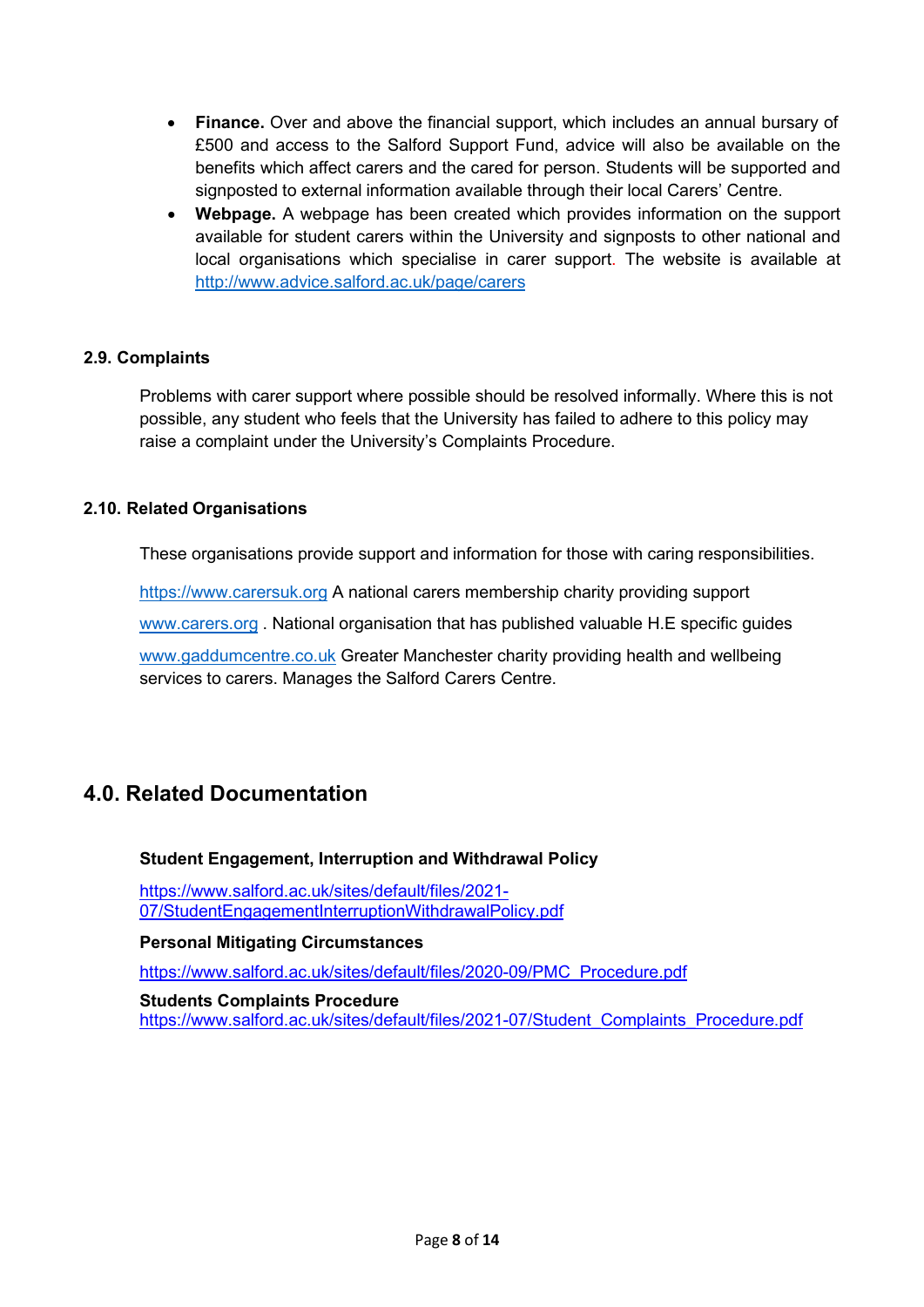# **5.0. Appendices**

# **Appendix 1 - Students Registering with Caring Responsibilities**

# Student Registering Caring Responsibilities

This form is a confidential document and will NOT be shared until the student has met in person with the Carer Support Co-ordinator and a Support Plan submitted

#### **Name**

# **Contact Details**

| Email |        |
|-------|--------|
| Phone | Mobile |

# **Student Number**

# **Name of Referee or Personal Tutor**

# **What is the nature of your caring role and anticipated impact on your studies?**

*Please give as much information as possible*

# **Do you have a Reasonable Adjustment Plan for Disability?**

Yes

No

# **Please select below the evidence you (the student) will be providing of your carer status**

*Please tick as many as apply and note you will need to upload suitable evidence or bring to your first appointment with the Carer Support Co-ordinator*

A doctor's letter or other healthcare professional confirming the responsibility of caring for a close friend, relative or neighbour and any perceived impact on the students

Social Worker or Care Coordinator letter

A local authority carers' assessment

Carer Allowance documentation from DWP showing termination due to start of studies

Any other reasonable evidence - please explain what the evidence is in the box below (NB: Medical evidence of the person being cared for is not sufficient unless accompanied by one of the above as evidence

**Other**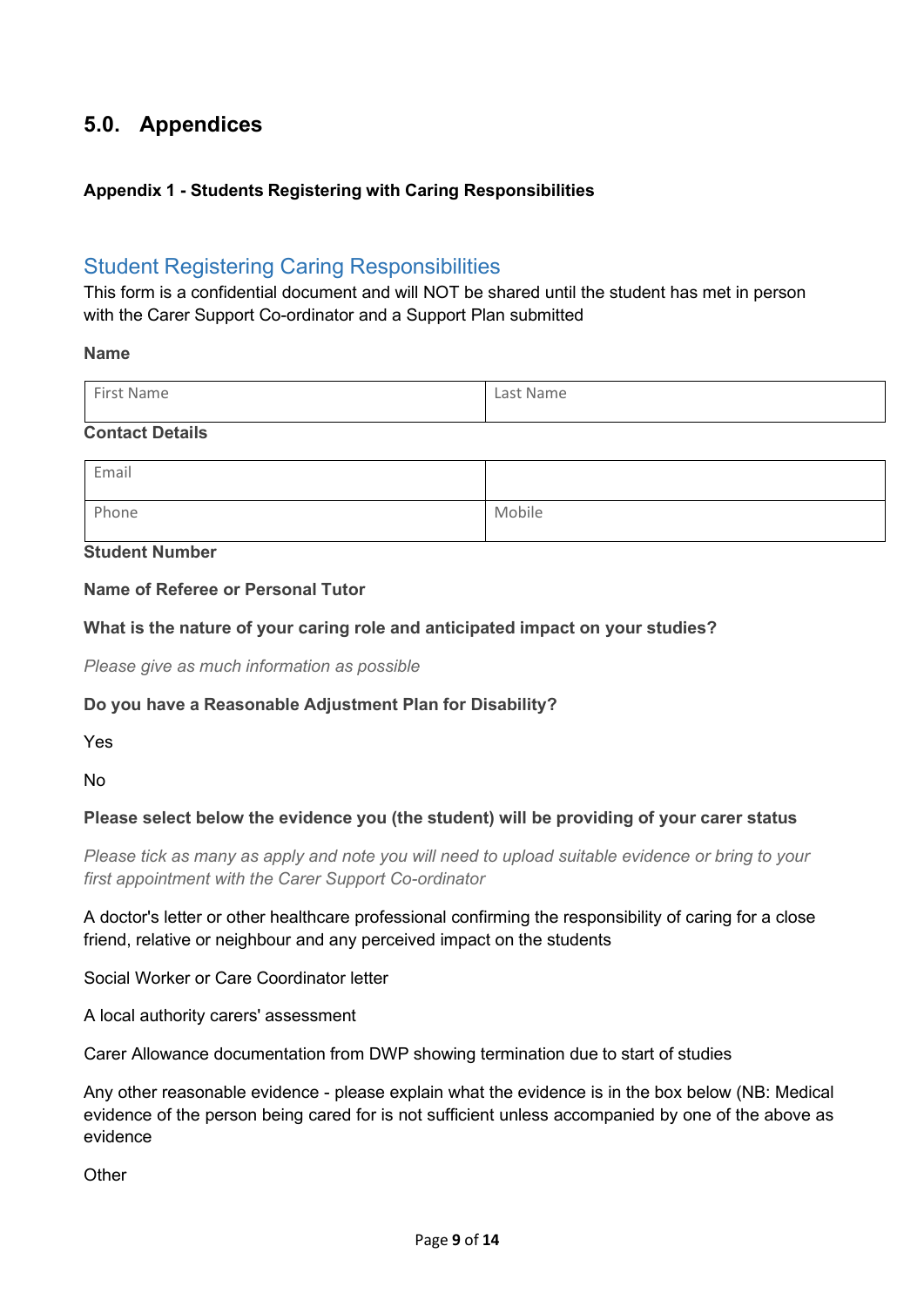# **Please upload the evidence to support your registration as a student with caring responsibilities**

Upload file

# **Do you the student give permission for this form to be shared with your School and staff within askUS following the appointment?**

*Note: If you select NO to this question then support will be limited or non-existent. Information will only be shared following the meeting with the Carer Support Co-ordinator and the submission of a Student Support Plan*

Yes

No

**Do you confirm this is a true and accurate record?**

Yes

No

For Administration ONLY (askUS Student Adviser to complete)

# **Appendix 2 – Carers Support Plan Template**



Advice · Support · Knowledge · Understanding · Solutions

#### **Student Carer Support Plan**

**To** Programme Leader**: XXXXXX** School Operations Manager: **XXXXXXXX** Carer's Personal Tutor: **XXXXXXX** Library XXXXXXX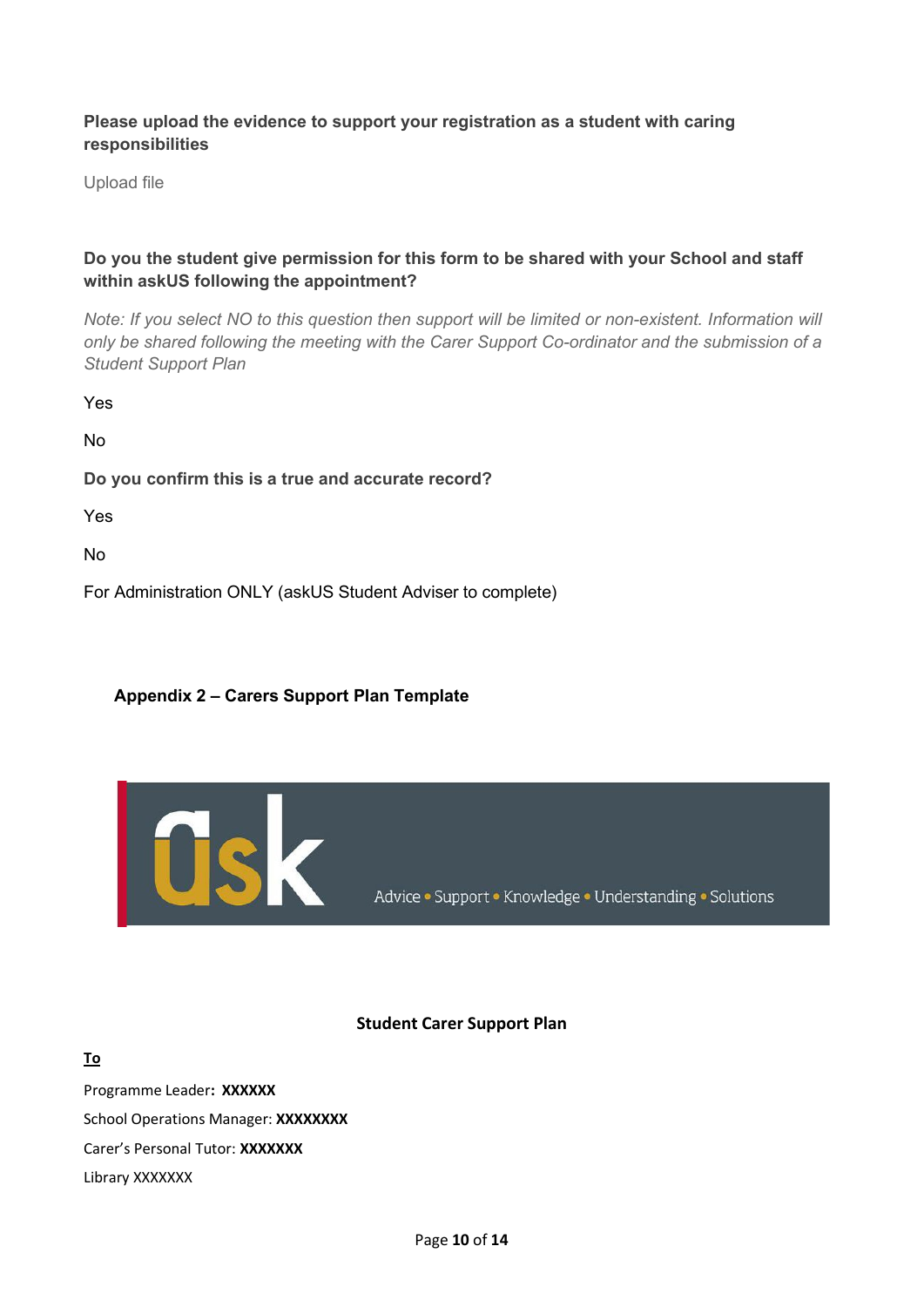Student Progression Administrator: **XXXXXXXX**

Estates: **XXXX**

# **From**

*XXXXXXXX, Carer Support Coordinator, askUS*

This Student Carer Support Plan outlines the Universities responsibilities to Students under the "We Care: Policy for Students with Caring Responsibilities"

[http://www.askus.salford.ac.uk/cms/resources/uploads/files/FinalPolicy-Carers%20V1\\_2.pdf](http://www.askus.salford.ac.uk/cms/resources/uploads/files/FinalPolicy-Carers%20V1_2.pdf)

If you feel that any of these departmental adjustments are not reasonable and cannot be carried out please contact the adviser named below. This should be done within 3 weeks of receiving this Plan; after 3 weeks it will be assumed the adjustments have been put in place.

The student's needs may change therefore this Support Plan may be subject to temporary and/or permanent amendments

**Student Name:** XXXXXXXXX **Roll number:** XXXXXXXX **DOB:** XXXXXX **Email:** XXXXXXXX **Carer Status:** Carer for family member **Course:** XXXXXXX **School:** XXXXXXXX

#### **Student Carer Support Plan determined by:**

**Carer Support Coordinator:** XXXXXXXX

**Email:** XXXXXXXX

**Date:** XXXXXX

**Barriers to study: [SAMPLE]:** Attendance; she may need to leave/miss lectures due to her xxxx needing her assistance, or to answer the telephone. Time away from University is spent attending to her xxxx on a daily basis as she suffering from cancer and has recently had major surgery. XXXXX may struggle with assignment deadlines and where possible will prefer placements to be located near to home.

**XXXXX has** provided evidence that they are a designated carer within the University's Student Carer Policy and as such may experience unplanned events related to their carer role which may affect their ability to meet assignment deadlines and attend lectures.

I would be grateful if you could offer **XXXX** the following support:-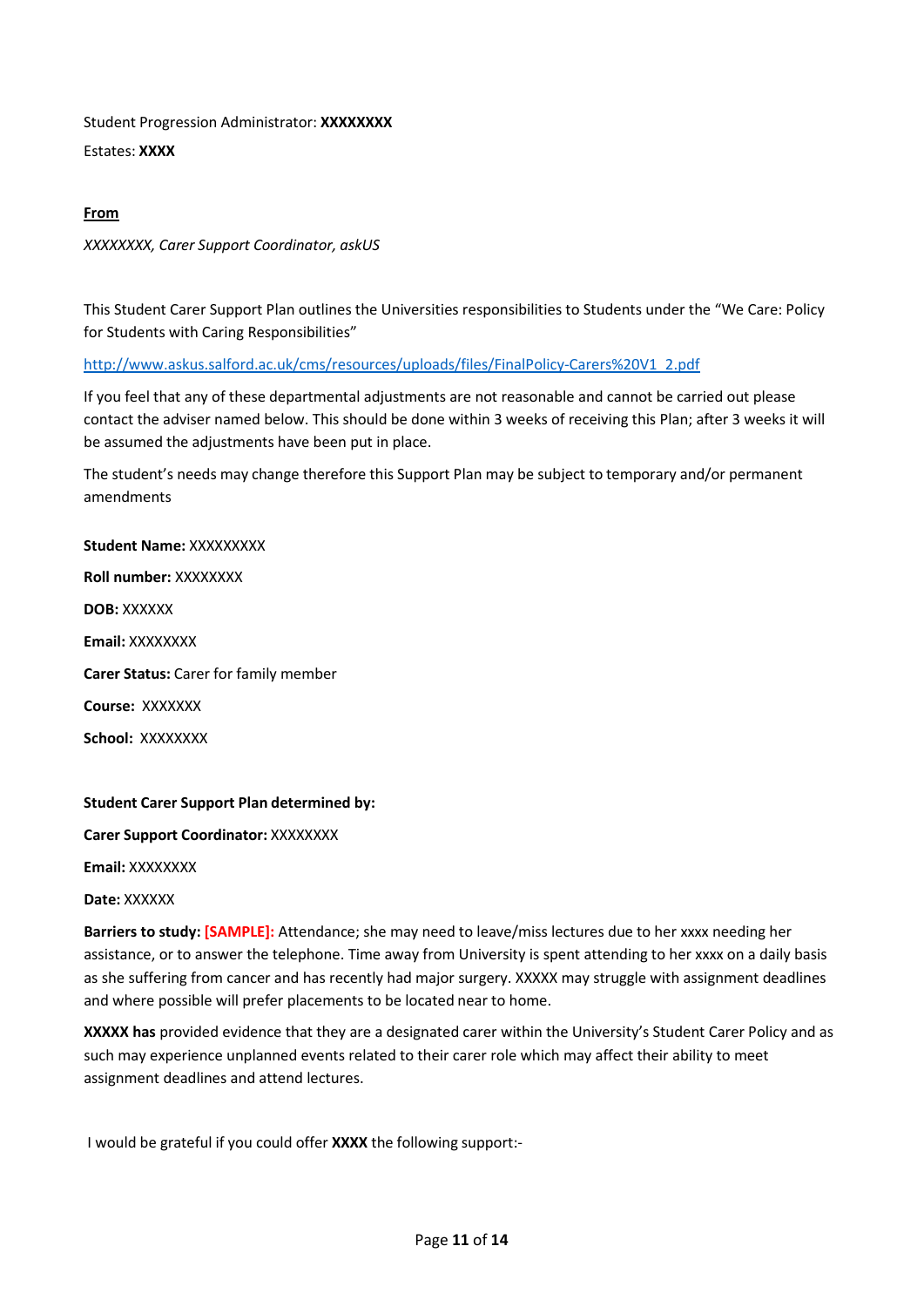(Carer Coordinator to highlight as necessary, below shows all possible support available, students will not receive all these options)

#### **Recommendations:**

Provide support to student to catch up during/after agreed caring related absence

The student will require extra tutorial time after a caring related absence

- This has been recommended at 4 x 10 min sessions per semester H.
- $\square$  This has been recommended at 5 x 10 min sessions per semester
- $\square$  This has been recommended at 6 x 10 min sessions per semester
- $\square$  This has been recommended at 8 x 10 min sessions per semester
- $\square$  This has been recommended at 10 x 10 min sessions per semester
- ٠ Have additional individual pastoral support meetings

Placements to be located near to home where possible

Appropriately address and act on any concerns about student's well being

- Allow extension to coursework deadlines up to 1 calendar week
- Allow extended library loans
- Flexibility in timetable
- Allow student's helper/friend to collect books on student's behalf

Regularly review student's progress every **XXXX** weeks to ensure completion of assignments, examinations & success

#### **Further Information:**

All staff involved in the student's teaching and learning to be aware of this Student Carer Support Plan

including postgraduates with teaching duties, administrators, part-time and sessional staff.

The student will be contacted 6 weeks after the distribution of the Plan to ensure the recommendations

have been implemented.

Regular reviews of this student's progress will help to ensure completion of assignments, examinations

and success with their academic studies.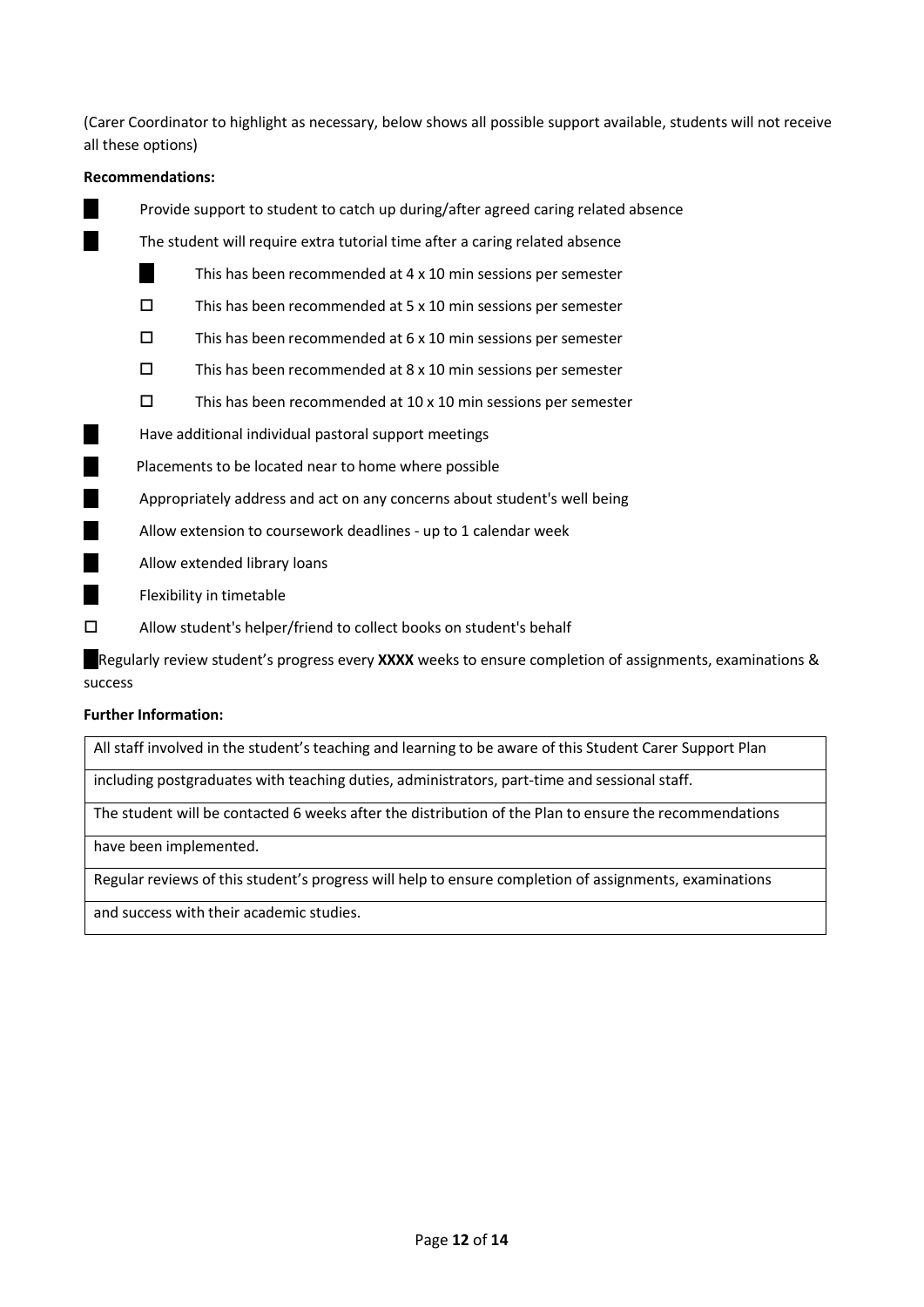# **Document Control Information**

| <b>Author</b>                   | <b>Summary of changes</b>                                                                                                                |                                                                                                                                                                                                                                                                                                                                                                               | <b>Version</b> | <b>Authorised &amp; Date</b> |
|---------------------------------|------------------------------------------------------------------------------------------------------------------------------------------|-------------------------------------------------------------------------------------------------------------------------------------------------------------------------------------------------------------------------------------------------------------------------------------------------------------------------------------------------------------------------------|----------------|------------------------------|
| AP                              | Amendment to 2.3.2. allowing 2-week flexibility for<br>students who have a Carer Support Plan and a<br>Reasonable Adjustment Plans (RAP) |                                                                                                                                                                                                                                                                                                                                                                               | V <sub>8</sub> | <b>June 2021</b>             |
| AP                              | Reformatted on new template                                                                                                              |                                                                                                                                                                                                                                                                                                                                                                               | V7             | September 2020               |
| AP                              | Approved by SELTEC                                                                                                                       |                                                                                                                                                                                                                                                                                                                                                                               | V <sub>6</sub> | May 2020                     |
| AP                              |                                                                                                                                          | For consideration at SELTEC                                                                                                                                                                                                                                                                                                                                                   | V <sub>5</sub> | February 2020                |
|                                 | <b>Policy Management and Responsibilities:</b>                                                                                           |                                                                                                                                                                                                                                                                                                                                                                               |                |                              |
| <b>Owner: Helen Parker</b>      |                                                                                                                                          | This Policy is issued by                                                                                                                                                                                                                                                                                                                                                      |                |                              |
|                                 | Others with responsibilities                                                                                                             | <b>Student Experience &amp; Support</b>                                                                                                                                                                                                                                                                                                                                       |                |                              |
| Arron Pile (Author)             |                                                                                                                                          |                                                                                                                                                                                                                                                                                                                                                                               |                |                              |
|                                 |                                                                                                                                          | Author to complete formal assessment with the following advisory teams:                                                                                                                                                                                                                                                                                                       |                |                              |
|                                 | Equality Analysis (E&D, HR)                                                                                                              |                                                                                                                                                                                                                                                                                                                                                                               |                |                              |
| <b>Equality Assessment form</b> |                                                                                                                                          | In line with the University's process for assessing draft<br>strategies, policies and procedures for their relevance and<br>potential impact on different groups, the EIA template was<br>originally completed with the policy in 2014. This has been<br>reviewed and as the purpose of the policy has not changed the<br>original EIA is still valid for this updated policy |                |                              |
|                                 |                                                                                                                                          | As this is a revision, no changes to legal implications,<br><b>Information Governance</b>                                                                                                                                                                                                                                                                                     |                |                              |
|                                 |                                                                                                                                          | $UKVI - N/A - policy$ is for home students only                                                                                                                                                                                                                                                                                                                               |                |                              |
|                                 | Legal implications (LPG)                                                                                                                 |                                                                                                                                                                                                                                                                                                                                                                               |                |                              |
|                                 | Information Governance (LPG)                                                                                                             |                                                                                                                                                                                                                                                                                                                                                                               |                |                              |
|                                 | Student facing procedures (QEO)                                                                                                          |                                                                                                                                                                                                                                                                                                                                                                               |                |                              |
|                                 | <b>UKVI Compliance (Student Admin)</b>                                                                                                   |                                                                                                                                                                                                                                                                                                                                                                               |                |                              |